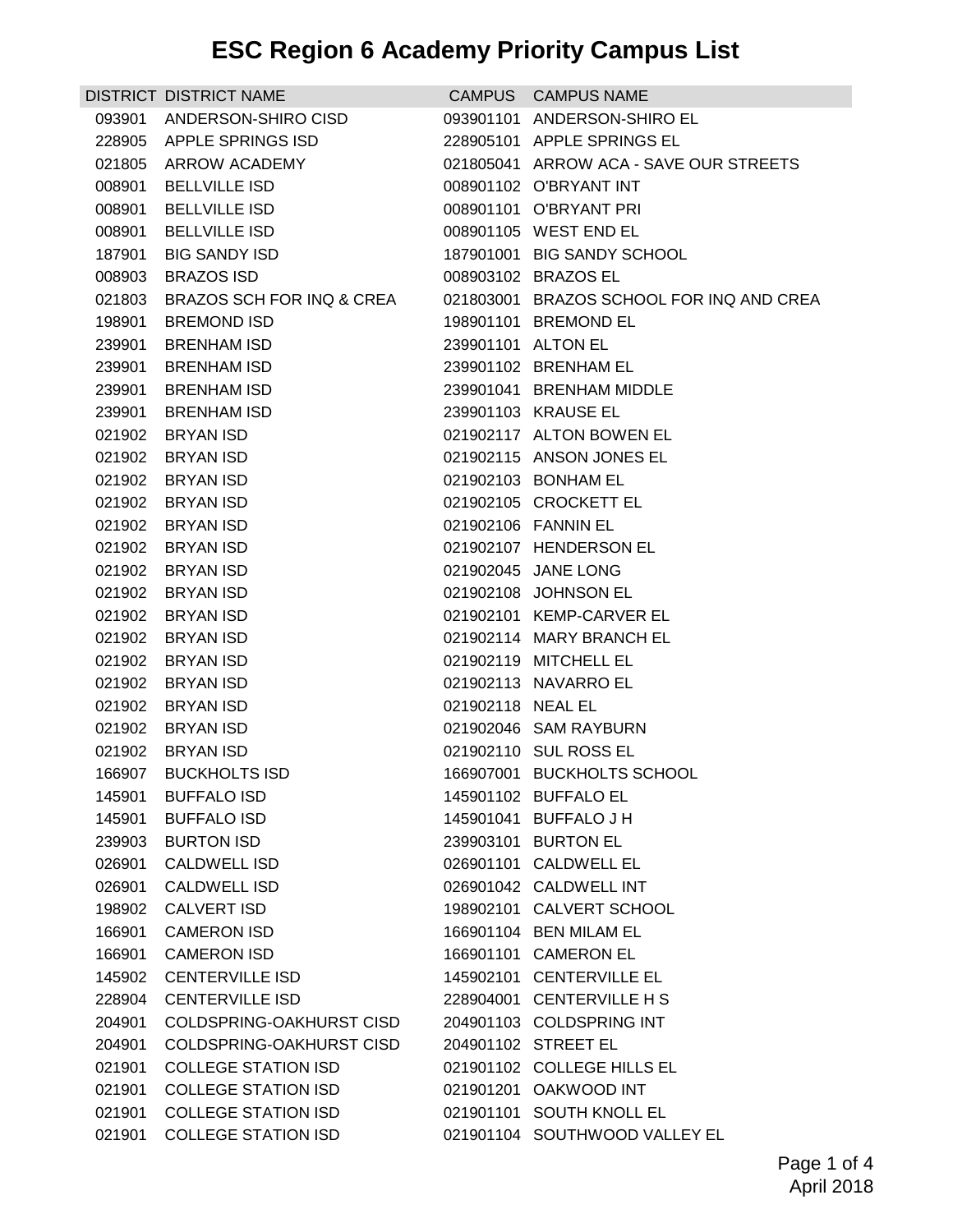|        | <b>DISTRICT DISTRICT NAME</b>    |                    | CAMPUS CAMPUS NAME                       |
|--------|----------------------------------|--------------------|------------------------------------------|
| 170902 | <b>CONROE ISD</b>                |                    | 170902101 ANDERSON EL                    |
| 170902 | <b>CONROE ISD</b>                |                    | 170902107 ARMSTRONG EL                   |
| 170902 | <b>CONROE ISD</b>                |                    | 170902102 AUSTIN EL                      |
| 170902 | <b>CONROE ISD</b>                |                    | 170902078 BOZMAN INT                     |
| 170902 | <b>CONROE ISD</b>                |                    | 170902106 CREIGHTON EL                   |
| 170902 | <b>CONROE ISD</b>                |                    | 170902073 CRYAR INTERMEDIATE             |
| 170902 | <b>CONROE ISD</b>                | 170902112 FORD EL  |                                          |
| 170902 | <b>CONROE ISD</b>                |                    | 170902116 GLEN LOCH EL                   |
| 170902 | <b>CONROE ISD</b>                |                    | 170902068 GRANGERLAND INT                |
| 170902 | <b>CONROE ISD</b>                |                    | 170902113 HAILEY EL                      |
| 170902 | <b>CONROE ISD</b>                |                    | 170902111 HOUSER EL                      |
| 170902 | <b>CONROE ISD</b>                |                    | 170902104 HOUSTON EL                     |
| 170902 | <b>CONROE ISD</b>                | 170902105 MILAM EL |                                          |
| 170902 | <b>CONROE ISD</b>                |                    | 170902109 OAK RIDGE EL                   |
| 170902 | <b>CONROE ISD</b>                |                    | 170902128 PATTERSON EL                   |
| 170902 | <b>CONROE ISD</b>                |                    | 170902124 REAVES EL                      |
| 170902 | <b>CONROE ISD</b>                | 170902114 RICE EL  |                                          |
| 170902 | CONROE ISD                       |                    | 170902103 RUNYAN EL                      |
| 170902 | CONROE ISD                       |                    | 170902115 SAN JACINTO EL                 |
| 170902 | <b>CONROE ISD</b>                |                    | 170902070 TRAVIS INT                     |
| 170902 | <b>CONROE ISD</b>                |                    | 170902069 VOGEL INT                      |
| 170902 | <b>CONROE ISD</b>                |                    | 170902045 WILKERSON INT                  |
| 187904 | <b>CORRIGAN-CAMDEN ISD</b>       |                    | 187904103 CORRIGAN-CAMDEN EL             |
| 113901 | <b>CROCKETT ISD</b>              |                    | 113901102 CROCKETT EL                    |
| 113901 | <b>CROCKETT ISD</b>              |                    | 113901105 EARLY CHILDHOOD CTR            |
| 198903 | <b>FRANKLIN ISD</b>              |                    | 198903041 FRANKLIN MIDDLE                |
| 166902 | <b>GAUSE ISD</b>                 |                    | 166902101 GAUSE EL                       |
| 187903 | <b>GOODRICH ISD</b>              |                    | 187903101 GOODRICH EL                    |
| 113902 | <b>GRAPELAND ISD</b>             |                    | 113902102 GRAPELAND EL                   |
|        | 228901 GROVETON ISD              |                    | 228901102 GROVETON EL                    |
|        | 101858 HARMONY SCH OF EXCELLENCE |                    | 101858003 HARMONY SCI ACADEMY - BRYAN    |
|        | 198905 HEARNE ISD                |                    | 198905104 HEARNE EL                      |
| 236902 | <b>HUNTSVILLE ISD</b>            |                    | 236902106 HUNTSVILLE EL                  |
| 236902 | <b>HUNTSVILLE ISD</b>            |                    | 236902041 HUNTSVILLE INT                 |
|        | 236902 HUNTSVILLE ISD            |                    | 236902103 SAMUEL HOUSTON EL              |
|        | 236902 HUNTSVILLE ISD            |                    | 236902104 SCOTT JOHNSON EL               |
|        | 236902 HUNTSVILLE ISD            |                    | 236902101 STEWART EL                     |
| 093903 | IOLA ISD                         | 093903101 IOLA EL  |                                          |
| 015808 | INSPIRE ACADEMIES                |                    | 015808007 JHW INSPIRE ACADEMY - ROCKDALE |
| 113906 | <b>KENNARD ISD</b>               |                    | 113906101 KENNARD EL                     |
| 113905 | LATEXO ISD                       |                    | 113905101 LATEXO EL                      |
| 187906 | <b>LEGGETT ISD</b>               |                    | 187906101 LEGGETT EL                     |
| 145911 | <b>LEON ISD</b>                  | 145911102 LEON EL  |                                          |
| 187907 | <b>LIVINGSTON ISD</b>            |                    | 187907104 CEDAR GROVE EL                 |
|        | 187907 LIVINGSTON ISD            |                    | 187907101 LIVINGSTON INT                 |
|        | 187907 LIVINGSTON ISD            |                    | 187907103 PINE RIDGE EL                  |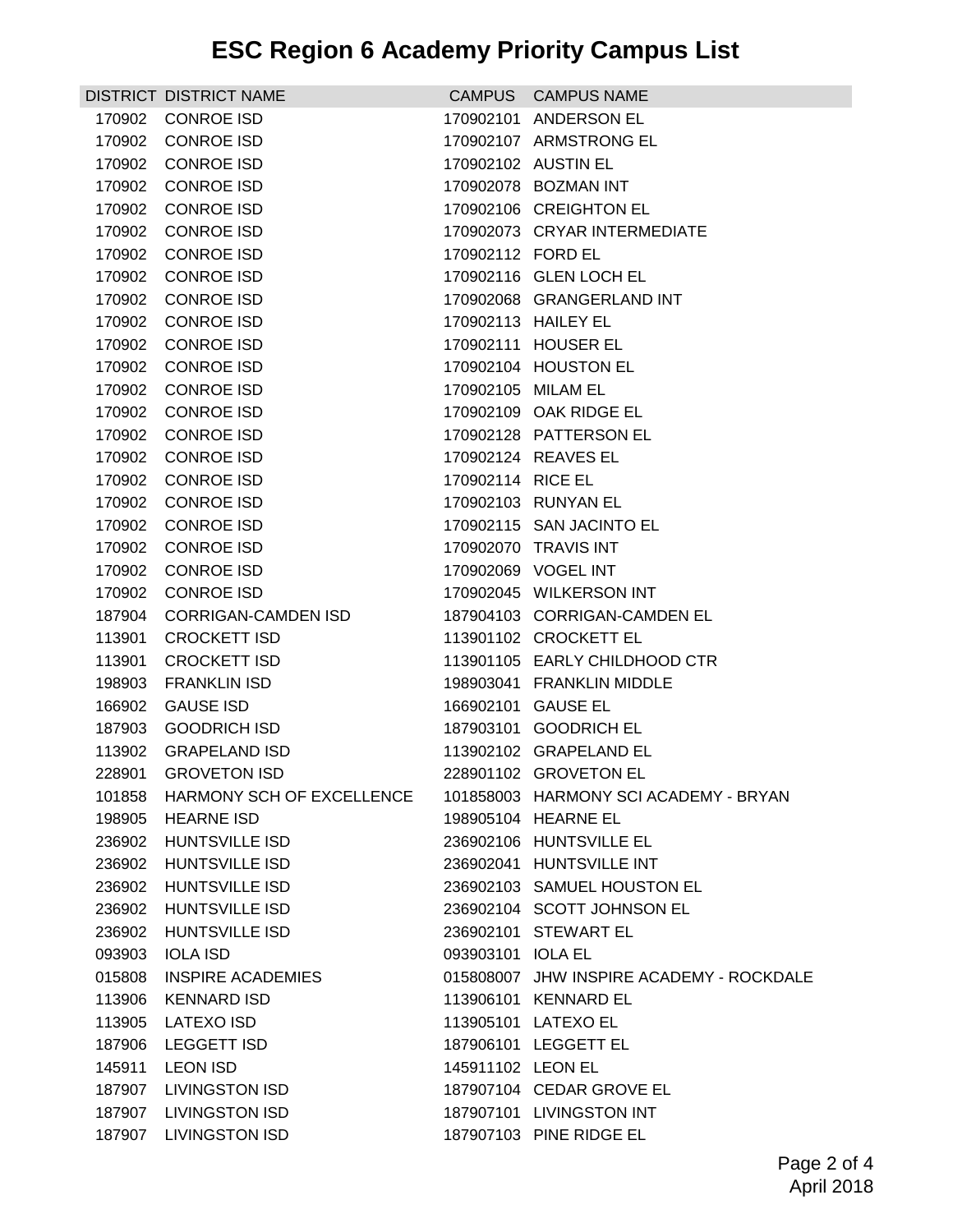|        | DISTRICT DISTRICT NAME   |                    | CAMPUS CAMPUS NAME                |
|--------|--------------------------|--------------------|-----------------------------------|
| 187907 | <b>LIVINGSTON ISD</b>    |                    | 187907102 TIMBER CREEK EL         |
| 113903 | <b>LOVELADY ISD</b>      |                    | 113903102 LOVELADY EL             |
| 154901 | <b>MADISONVILLE CISD</b> |                    | 154901101 MADISONVILLE EL         |
| 154901 | <b>MADISONVILLE CISD</b> |                    | 154901102 MADISONVILLE INT        |
| 170906 | <b>MAGNOLIA ISD</b>      | 170906011 AEP      |                                   |
| 170906 | <b>MAGNOLIA ISD</b>      |                    | 170906106 CEDRIC C SMITH          |
| 170906 | <b>MAGNOLIA ISD</b>      |                    | 170906103 J L LYON EL             |
| 170906 | <b>MAGNOLIA ISD</b>      |                    | 170906102 MAGNOLIA EL             |
| 170906 | <b>MAGNOLIA ISD</b>      |                    | 170906109 MAGNOLIA PARKWAY EL     |
| 170906 | <b>MAGNOLIA ISD</b>      |                    | 170906107 NICHOLS SAWMILL EL      |
| 170906 | <b>MAGNOLIA ISD</b>      |                    | 170906105 WILLIE E WILLIAMS EL    |
| 166903 | <b>MILANO ISD</b>        |                    | 166903102 MILANO EL               |
| 170903 | <b>MONTGOMERY ISD</b>    |                    | 170903104 STEWART CREEK EL        |
| 198906 | <b>MUMFORD ISD</b>       |                    | 198906101 MUMFORD EL              |
| 093904 | <b>NAVASOTA ISD</b>      | 093904107 BRULE EL |                                   |
| 093904 | <b>NAVASOTA ISD</b>      |                    | 093904106 HIGH POINT EL           |
| 093904 | NAVASOTA ISD             |                    | 093904104 JOHN C WEBB EL          |
| 170908 | <b>NEW CANEY ISD</b>     |                    | 170908111 BENS BRANCH EL          |
| 170908 | <b>NEW CANEY ISD</b>     |                    | 170908115 DOGWOOD EL              |
| 170908 | <b>NEW CANEY ISD</b>     |                    | 170908102 NEW CANEY EL            |
| 170908 | <b>NEW CANEY ISD</b>     |                    | 170908113 OAKLEY EL               |
| 170908 | <b>NEW CANEY ISD</b>     |                    | 170908101 PORTER EL               |
| 170908 | <b>NEW CANEY ISD</b>     |                    | 170908003 PROJECT RESTORE         |
| 170908 | NEW CANEY ISD            |                    | 170908106 ROBERT CRIPPEN EL       |
| 170908 | <b>NEW CANEY ISD</b>     |                    | 170908110 SORTERS MILL EL         |
| 170908 | <b>NEW CANEY ISD</b>     |                    | 170908114 TAVOLA EL               |
| 170908 | <b>NEW CANEY ISD</b>     |                    | 170908002 THE LEARNING CTR        |
| 170908 | <b>NEW CANEY ISD</b>     |                    | 170908109 VALLEY RANCH EL         |
| 236901 | NEW WAVERLY ISD          |                    | 236901102 NEW WAVERLY EL          |
| 236901 | NEW WAVERLY ISD          |                    | 236901101 NEW WAVERLY INT         |
| 145906 | NORMANGEE ISD            |                    | 145906101 NORMANGEE EL            |
| 154903 | NORTH ZULCH ISD          |                    | 154903001 NORTH ZULCH ELEM/SECOND |
| 145907 | OAKWOOD ISD              |                    | 145907102 OAKWOOD EL              |
| 187910 | <b>ONALASKA ISD</b>      |                    | 187910101 ONALASKA EL             |
| 093905 | <b>RICHARDS ISD</b>      |                    | 093905101 RICHARDS EL             |
| 166904 | ROCKDALE ISD             |                    | 166904101 ROCKDALE EL             |
| 166904 | ROCKDALE ISD             |                    | 166904103 ROCKDALE INT            |
| 008902 | <b>SEALY ISD</b>         |                    | 008902102 SELMAN EL               |
| 008902 | <b>SEALY ISD</b>         |                    | 008902103 SELMAN INT              |
| 204904 | SHEPHERD ISD             |                    | 204904102 SHEPHERD INT            |
| 204904 | <b>SHEPHERD ISD</b>      |                    | 204904101 SHEPHERD PRI            |
| 026903 | <b>SNOOK ISD</b>         |                    | 026903101 SNOOK EL                |
| 026902 | SOMERVILLE ISD           |                    | 026902101 SOMERVILLE EL           |
| 170907 | <b>SPLENDORA ISD</b>     |                    | 170907102 GREENLEAF EL            |
| 170907 | <b>SPLENDORA ISD</b>     |                    | 170907101 PEACH CREEK EL          |
| 170907 | SPLENDORA ISD            |                    | 170907104 PINEY WOODS EL          |